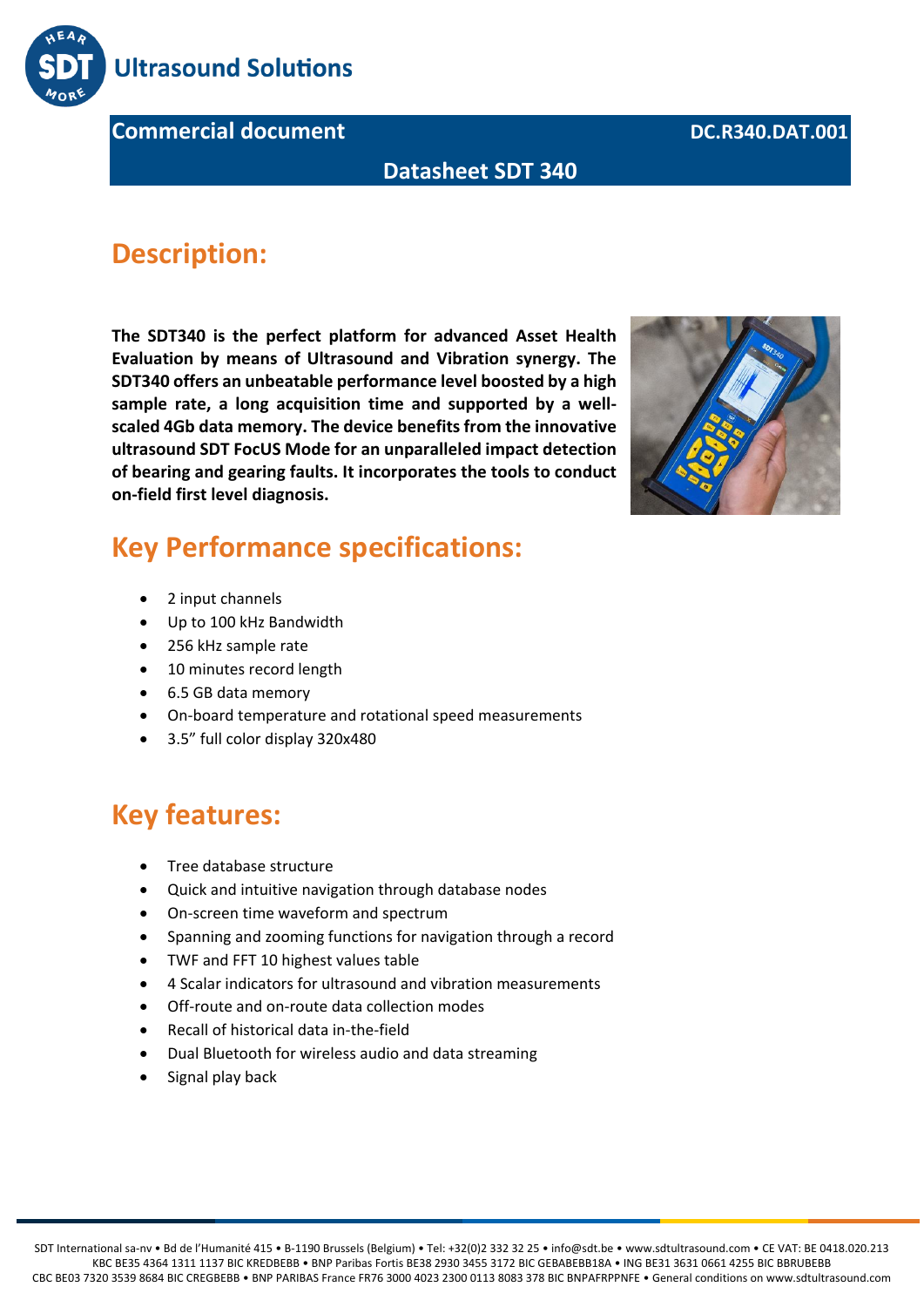# **Specifications:**

| <b>General</b>                     |                              |                                                           |  |  |
|------------------------------------|------------------------------|-----------------------------------------------------------|--|--|
| Function                           |                              | Handheld data collector                                   |  |  |
| Operable with                      |                              | <b>Provided sensors</b>                                   |  |  |
| Input interface                    |                              | 2 channels via 7 pole LEMO connector                      |  |  |
| Display                            |                              | Full color TFT 3.5" screen 320x480. Active area:          |  |  |
|                                    |                              | width 48.96 mm (1.93") x height 73.44 mm (2.89")          |  |  |
| Support languages                  |                              | English, French, Dutch, German, Spanish, Italian,         |  |  |
|                                    |                              | Russian, Turkish, Polish                                  |  |  |
| Keyboard                           |                              | 14 functions keys                                         |  |  |
| Measuring frequency range          | kHz                          | Up to 100                                                 |  |  |
| Input type                         |                              | Voltage                                                   |  |  |
| Amplification                      |                              | 6 stages of + 10 dB                                       |  |  |
| Refresh RMS period time            | ms                           | 500 (default)                                             |  |  |
| Max. sampling frequency            | kHz/ksps                     | 256                                                       |  |  |
| <b>ADC Resolution</b>              | bits                         | 16                                                        |  |  |
| Resolution on display              |                              | Max 4 digits                                              |  |  |
| Auto power down                    | min                          | Never, 15, 30, 45, 60, 90                                 |  |  |
| <b>System features</b>             |                              |                                                           |  |  |
| CPU                                | <b>MHz</b>                   | 400 (ARM9)                                                |  |  |
| <b>RAM</b>                         | <b>MB</b>                    | 256                                                       |  |  |
| Available memory                   | GB                           | 6.5                                                       |  |  |
| Firmware                           |                              | Regular updates                                           |  |  |
| Database                           |                              | SQLite                                                    |  |  |
| <b>Cumulated recording</b>         | h                            | ~30 hours at 32 kHz                                       |  |  |
|                                    |                              | ~15 hours at 64 kHz                                       |  |  |
| (based on the mounted SD card)     |                              | ~7 hours at 128 kHz                                       |  |  |
|                                    |                              | $\approx$ 3.5 hours at 256 kHz                            |  |  |
| Max acquisition time per recording | S                            | 600 seconds at 32 kHz                                     |  |  |
|                                    |                              | 300 seconds at 64 kHz                                     |  |  |
|                                    |                              | 150 seconds at 128 kHz                                    |  |  |
|                                    |                              | 75 seconds at 256 kHz                                     |  |  |
| Recording format                   |                              | wav.                                                      |  |  |
| <b>Environmental</b>               |                              |                                                           |  |  |
| Operating temperature range        | $^{\circ}$ C ( $^{\circ}$ F) | $-15$ to $+60$ (5 to 140), non-condensing                 |  |  |
| IP rating                          |                              | <b>IP 42</b>                                              |  |  |
| Approvals                          |                              | EMC compliant (directive 2014/30/EU)                      |  |  |
|                                    |                              |                                                           |  |  |
|                                    |                              | ROHS compliant (directive 2011/65/EU)                     |  |  |
|                                    |                              | LVD compliant (directive 2014/35/EU), applied to the      |  |  |
|                                    |                              | AC/DC charger                                             |  |  |
| <b>Mechanical</b>                  |                              |                                                           |  |  |
| Housing material                   |                              | Extruded aluminum, shock proof rubber protections         |  |  |
| <b>Dimensions</b>                  | $mm$ (in)                    | $L \times W \times H$ : 221 x 93.5 x 44 (8.7 x 3.7 x 1.7) |  |  |
| Weight                             | $g$ (oz)                     | 720 (25.4), battery included                              |  |  |
| Audio connector                    |                              | 6.5 mm jack                                               |  |  |
| Utility connector                  |                              | USB type C                                                |  |  |
|                                    |                              | (import/export data and update the firmware)              |  |  |

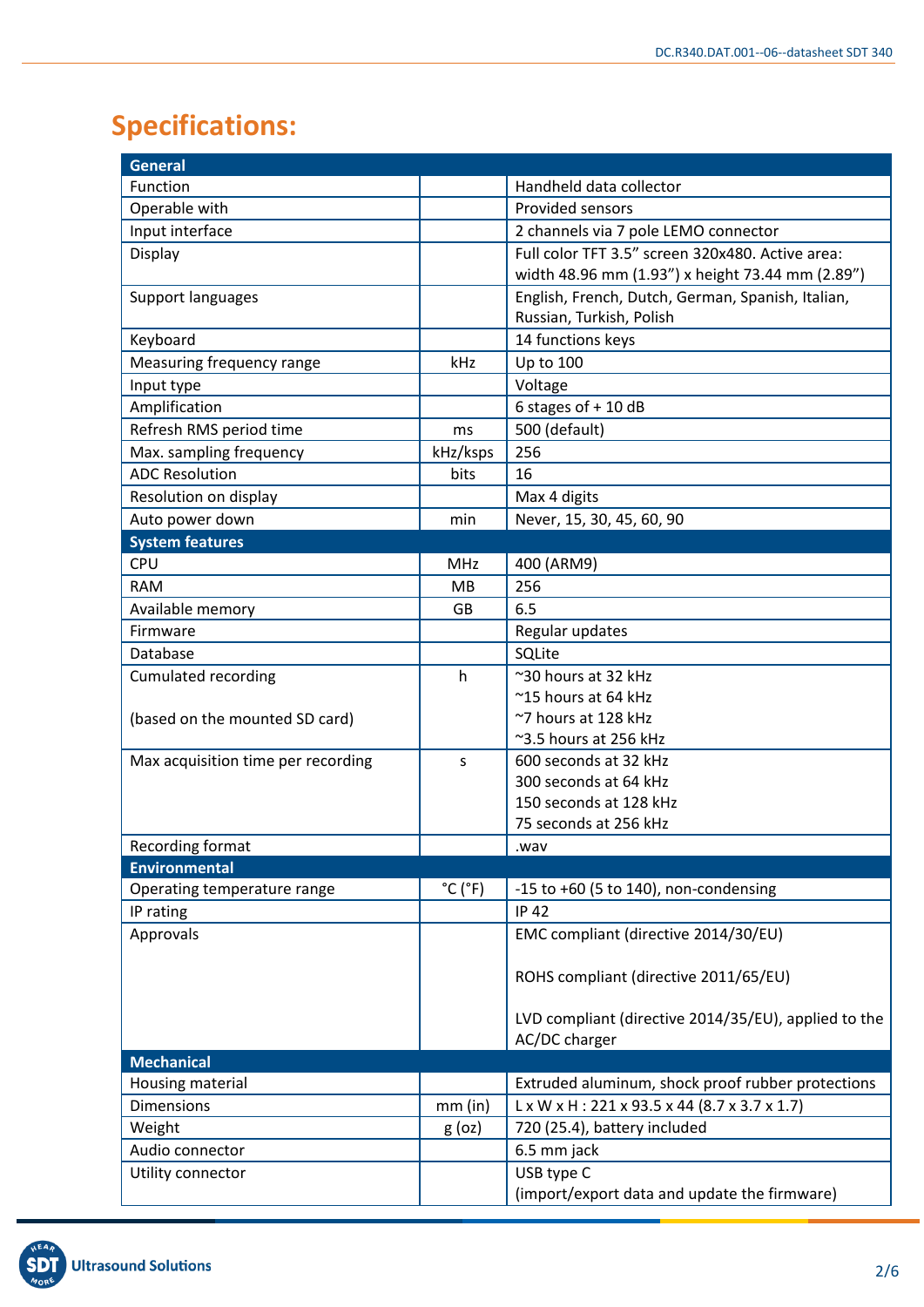| (Cannot be used as a recharging port)         |                                                   |                                                                                                   |  |  |
|-----------------------------------------------|---------------------------------------------------|---------------------------------------------------------------------------------------------------|--|--|
| <b>Battery</b>                                |                                                   |                                                                                                   |  |  |
| Battery pack                                  |                                                   | Rechargeable and removable, type NiMh                                                             |  |  |
| Nominal capacity                              | mAh                                               | 3600                                                                                              |  |  |
| Voltage                                       | $\vee$                                            | 4.8                                                                                               |  |  |
| Autonomy                                      | hours                                             | $~\sim$ 7                                                                                         |  |  |
| Recharge time                                 | hours                                             | $6 - 7$                                                                                           |  |  |
| Charger station                               |                                                   | 100 to 240 VAC, 50/60 Hz, 600-300 mA                                                              |  |  |
|                                               |                                                   |                                                                                                   |  |  |
| (Please only used the provided charger)       |                                                   |                                                                                                   |  |  |
| <b>Audio</b>                                  |                                                   |                                                                                                   |  |  |
| Operable with                                 |                                                   | SDT provided headset only (Peltor)                                                                |  |  |
| Safety Note                                   |                                                   | Compliant with directive 2003/10/EC, noise                                                        |  |  |
|                                               |                                                   | exposure, health and safety protection using SDT                                                  |  |  |
|                                               |                                                   | devices and provided headsets                                                                     |  |  |
| Maximum audio output (protection)             | dB SPL                                            | +83 with SDT provided headset                                                                     |  |  |
| Headset                                       |                                                   | 25 dB NRR with Peltor quality heaphones                                                           |  |  |
| <b>Bluetooth</b>                              |                                                   |                                                                                                   |  |  |
| Type                                          |                                                   | Dual mode for data and audio streaming                                                            |  |  |
| Frequency band                                |                                                   | 2.4 GHz                                                                                           |  |  |
| Maximum data rate                             |                                                   | 1.6 Mbps                                                                                          |  |  |
| Transmitter power                             |                                                   | Class 2 <4 dBm (audio) and <10 dBm (data)                                                         |  |  |
| Certification                                 |                                                   | Certified 4.2 audio module                                                                        |  |  |
| <b>Ultrasound measurement (black channel)</b> |                                                   |                                                                                                   |  |  |
| Operable with                                 |                                                   | SDT provided sensors only                                                                         |  |  |
| Compatible sensors                            |                                                   | Contact type: RS2T, RS2T(IP65), RS2NL100-200-500,                                                 |  |  |
|                                               |                                                   | LUBSense1                                                                                         |  |  |
| (built-in preamplifier $= +10$ dB)            |                                                   |                                                                                                   |  |  |
|                                               |                                                   | Airborne type : FLEXID2, PARADISH2, AIRSense,                                                     |  |  |
|                                               |                                                   | ULTRASense, TTS2                                                                                  |  |  |
| Sensitivity                                   |                                                   | Class I exceeding ASTM 1002-11 requirements for<br>gas leak detection with the appropriate sensor |  |  |
| Reference calibrated voltage                  |                                                   | $V_0 = 1 \mu V = 0 dB \mu V$                                                                      |  |  |
| dB scale definition                           | X dBµV = $20\log(V/V_0)$ where V is measured then |                                                                                                   |  |  |
|                                               |                                                   | converted in X dBµV                                                                               |  |  |
| Typical measuring range                       |                                                   | from -10 dBµV to 109 dBµV using gain function                                                     |  |  |
|                                               |                                                   | *depending on sensors                                                                             |  |  |
| Sampling rate                                 |                                                   | 32 (heterodyned)                                                                                  |  |  |
|                                               | ksps                                              | 128 and 256 in FocUS Mode (non-heterodyned)                                                       |  |  |
| Available filters                             |                                                   | Applied with the sensor recognition                                                               |  |  |
| Indicators                                    |                                                   | RMS, Max RMS, Peak and Crest Factor. RMS                                                          |  |  |
|                                               |                                                   | averaged over an acquisition                                                                      |  |  |
| Refresh rate                                  | ms                                                | 500                                                                                               |  |  |
| Spectral post-process method                  |                                                   | FFT and envelope FFT                                                                              |  |  |
| Audible rendering                             |                                                   | Indirect via heterodyne method                                                                    |  |  |
| Mixer frequency                               | kHz                                               | Tunable, default mixer from the sensor recognition to                                             |  |  |
|                                               |                                                   | provide the best audible rendering.                                                               |  |  |
| <b>Vibration measurement (red channel)</b>    |                                                   |                                                                                                   |  |  |
| Compatible accelerometers                     |                                                   | Any 100 mV/g ICP accelerometer                                                                    |  |  |
| Vibration units                               |                                                   | Accelerometry [g] and velocity [mm/s, ips]                                                        |  |  |

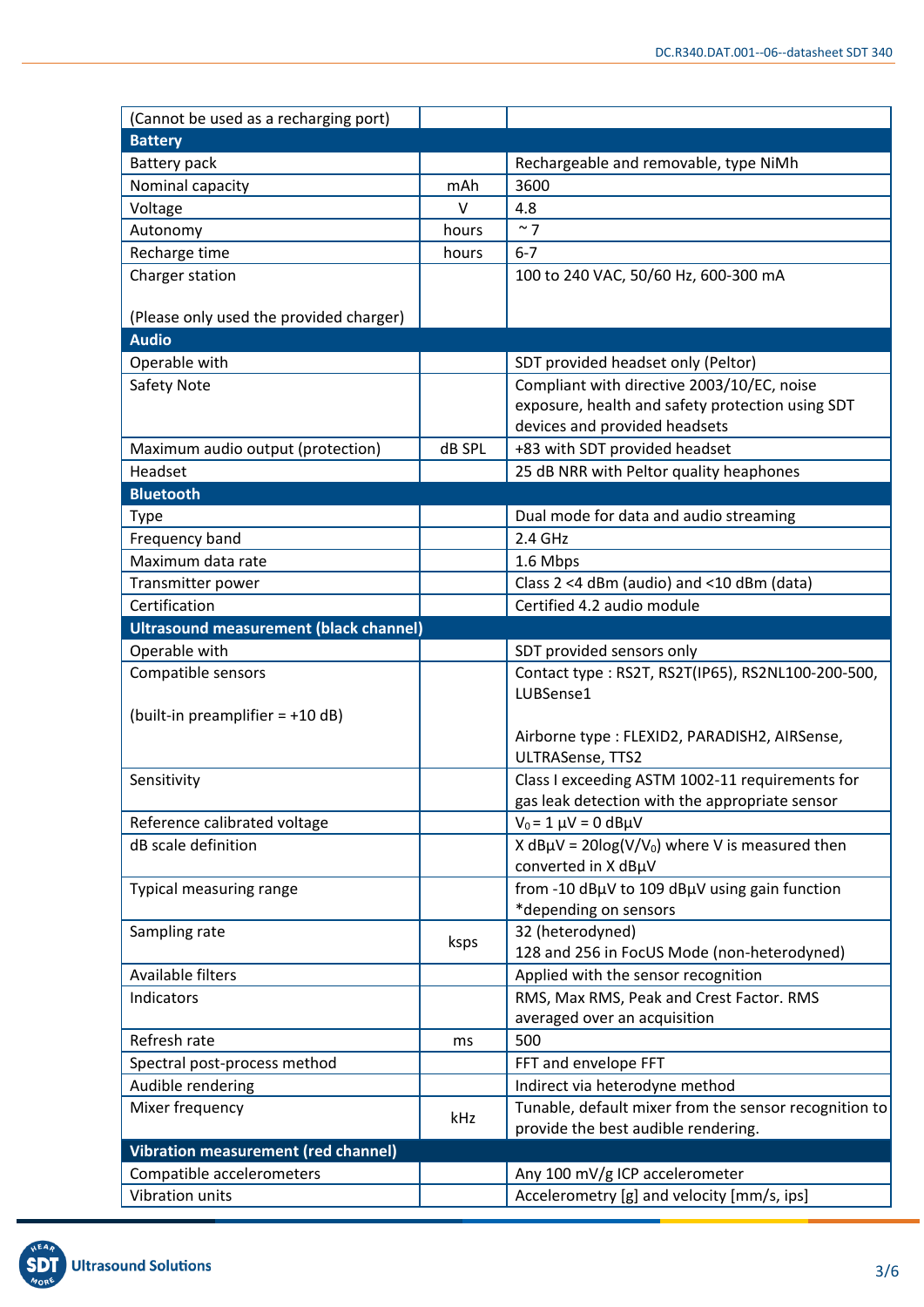| Measuring range                      |                              | 0.01 g to 20 g (PEAK)                                                               |  |  |
|--------------------------------------|------------------------------|-------------------------------------------------------------------------------------|--|--|
| Sampling rate                        | ksps                         | 32, 64                                                                              |  |  |
| Available filters                    |                              | $[5 Hz-1 kHz]$                                                                      |  |  |
|                                      |                              | [10 Hz-1 kHz] (ISO 10816-3)                                                         |  |  |
|                                      |                              | [10 Hz-10 kHz]                                                                      |  |  |
| Indicators                           |                              | RMS velocity, RMS acceleration, Peak velocity, Peak                                 |  |  |
|                                      |                              | acceleration, Crest Factor                                                          |  |  |
| Refresh rate                         | ms                           | 500                                                                                 |  |  |
| Post-process spectral method         |                              | <b>FFT</b>                                                                          |  |  |
| Audible rendering                    |                              | Direct                                                                              |  |  |
| Temperature module (on-board)        |                              |                                                                                     |  |  |
| <b>Type</b>                          |                              | High precision non-contact infrared thermometer                                     |  |  |
| Available units                      |                              | Celsius, Fahrenheit, Rankine                                                        |  |  |
| Adjustable emissivity                |                              | [0.01 to 1], 1 by default                                                           |  |  |
| <b>Measuring range</b>               | $^{\circ}$ C ( $^{\circ}$ F) | -70 to +380 (-94 to +716)                                                           |  |  |
| High accuracy in a wide temperature  | $^{\circ}$ C                 | ± 0.5 °C                                                                            |  |  |
| range (0°C to 50°C--32°F to 122°F)   |                              |                                                                                     |  |  |
| Field of view (attenuation of 50%)   |                              | 10°: cover a spot of 10 cm (1/3 ft) at a distance of                                |  |  |
|                                      |                              | 10 cm (1 ft)                                                                        |  |  |
| Rotational speed module (on-board)   |                              |                                                                                     |  |  |
| <b>Type</b>                          |                              | Optical sensor                                                                      |  |  |
| Units                                |                              | RPM/CPM and Hz                                                                      |  |  |
| Type of source                       |                              | Red laser Class II                                                                  |  |  |
|                                      |                              |                                                                                     |  |  |
|                                      |                              |                                                                                     |  |  |
|                                      |                              | <b>Laser Radiation</b><br>IEC 60825-1-07<br>Do not stare into beam<br><1 mW, 655 nm |  |  |
|                                      |                              | <b>Class 2 laser product</b>                                                        |  |  |
| Cautions                             |                              | Never look directly to the laser beam<br>$\bullet$                                  |  |  |
|                                      |                              | Never point the laser beam at a person' eye                                         |  |  |
|                                      |                              | Do not aim the laser at specular reflective                                         |  |  |
|                                      |                              | surfaces                                                                            |  |  |
|                                      |                              | Never view the laser using an optical<br>٠                                          |  |  |
|                                      |                              | instrument                                                                          |  |  |
| Recommended measuring distance       | $mm$ (in)                    | 50 to 2000 (2 to 80)                                                                |  |  |
| Measuring range                      |                              | ~10 to 99 999 RPM                                                                   |  |  |
|                                      |                              |                                                                                     |  |  |
|                                      |                              |                                                                                     |  |  |
|                                      |                              |                                                                                     |  |  |
|                                      |                              | *a reflective band must be glued on the rotating part                               |  |  |
|                                      |                              | to perform a measurement                                                            |  |  |
| <b>Warranty</b><br>Lifetime warranty |                              | Visit www.sdtultrasound.com for details                                             |  |  |

*NB: Additional details are available in the download section of the website*

*The information herein is believed to be accurate to the best of our knowledge. Due to continuous research and development, specifications are subject to change without prior notice.*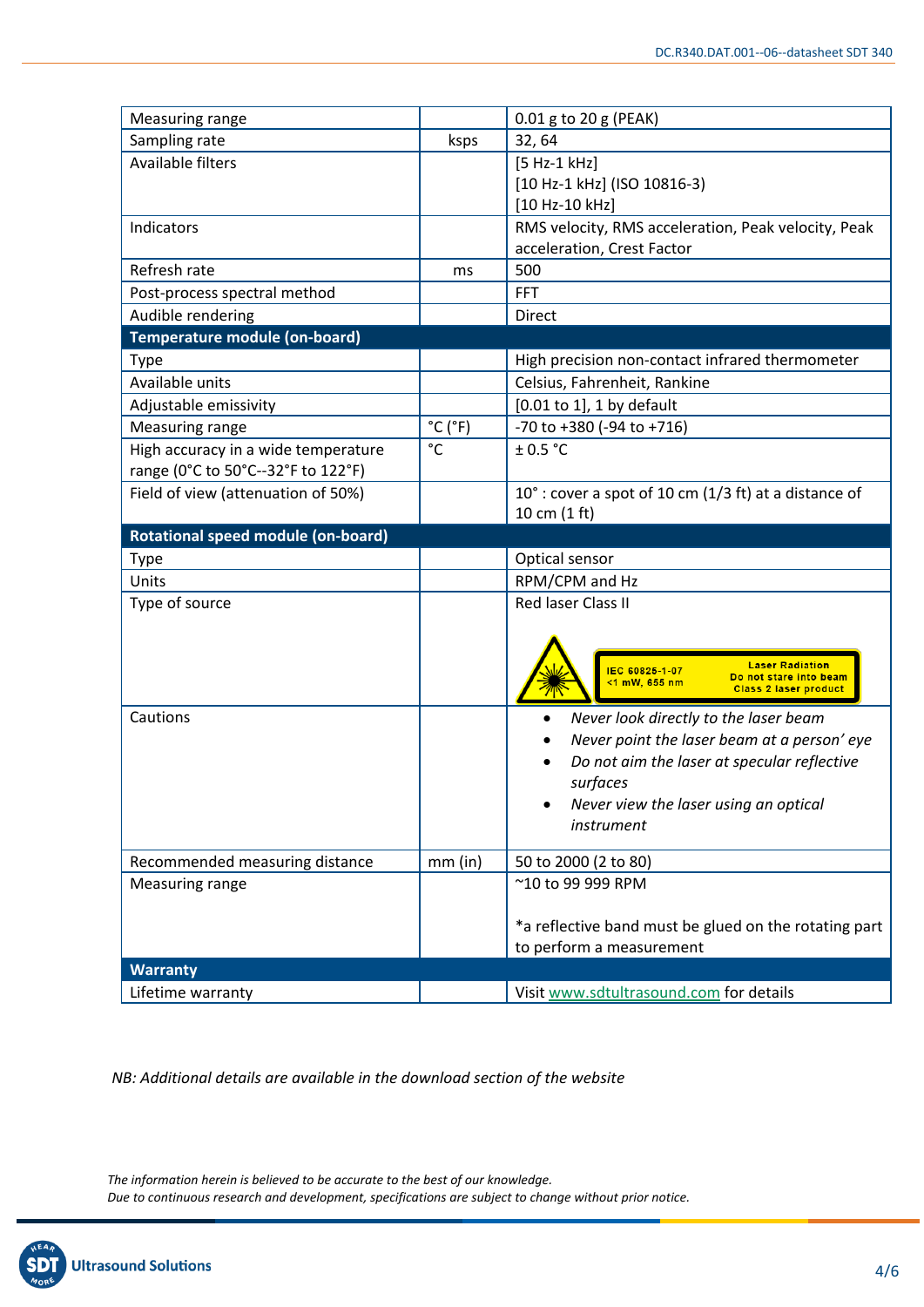## **Compatibilities:**

SDT 340 receiver is designed to work in combination with the provided sensors and the associated cables of predefined length.

| <b>Sensors denomination</b>                                      | type      | Non-exhaustive pillar applications         |
|------------------------------------------------------------------|-----------|--------------------------------------------|
| SDT RS2T (IP 50 & IP 65)                                         | contact   | Mechanical, steam trap                     |
| SDT RSNL100-300-500                                              | contact   | Mechanical, steam trap, valves, hydraulics |
| Lubrication<br>SDT LUBSense1<br>contact                          |           |                                            |
| <b>SDT FLEXID2</b>                                               | airborne  | Leak, electrical, tightness                |
| <b>SDT ULTRASense</b><br>Leak, electrical, tightness<br>airborne |           |                                            |
| <b>SDT AIRSense</b>                                              | airborne  | Leak, electrical, tightness                |
| <b>SDT PARADISH2</b>                                             | airborne  | Electrical                                 |
| SDT TTS2                                                         | airborne, | <b>Tightness for Tank test</b>             |
|                                                                  | enclosed  |                                            |
| 100mV/g ICP accelerometer, Hansford                              | contact   | Mechanical                                 |

In addition, SDT 340 receiver is compatible with SDT softwares running on windows OS. The communication is ensured with the provided USB cable**.**

| Software                        | <b>Usage</b>                                         |
|---------------------------------|------------------------------------------------------|
| UAS Lite (32-bits windows OS)   | Simple                                               |
| UAS 3 (64-bits only windows OS) | Advanced                                             |
| SDT Updater                     | Update your firmware, also available in the software |

Make sure you run the latest version of the software & firmware to take advantage of new features. Please refer to the user manual for instructions on how to update your instrument.

To get the maximum benefit of SDT340, contact us to get a second battery.

### **Safety recommendations:**

- Do not expose the equipment to rough handling or heavy impacts
- Please read the user manual carefully before first use
- Opening the housing of the instrument may result in hazardous mishandling and voids warranty
- The equipment should not be used in areas where there is a risk for explosion
- Do not expose the equipment to high humidity or direct contact with water
- All repair work must be performed by SDT or authorized services
- Using any other headset or any sensor than the one supplied with the instrument can cause internal damage

to the device